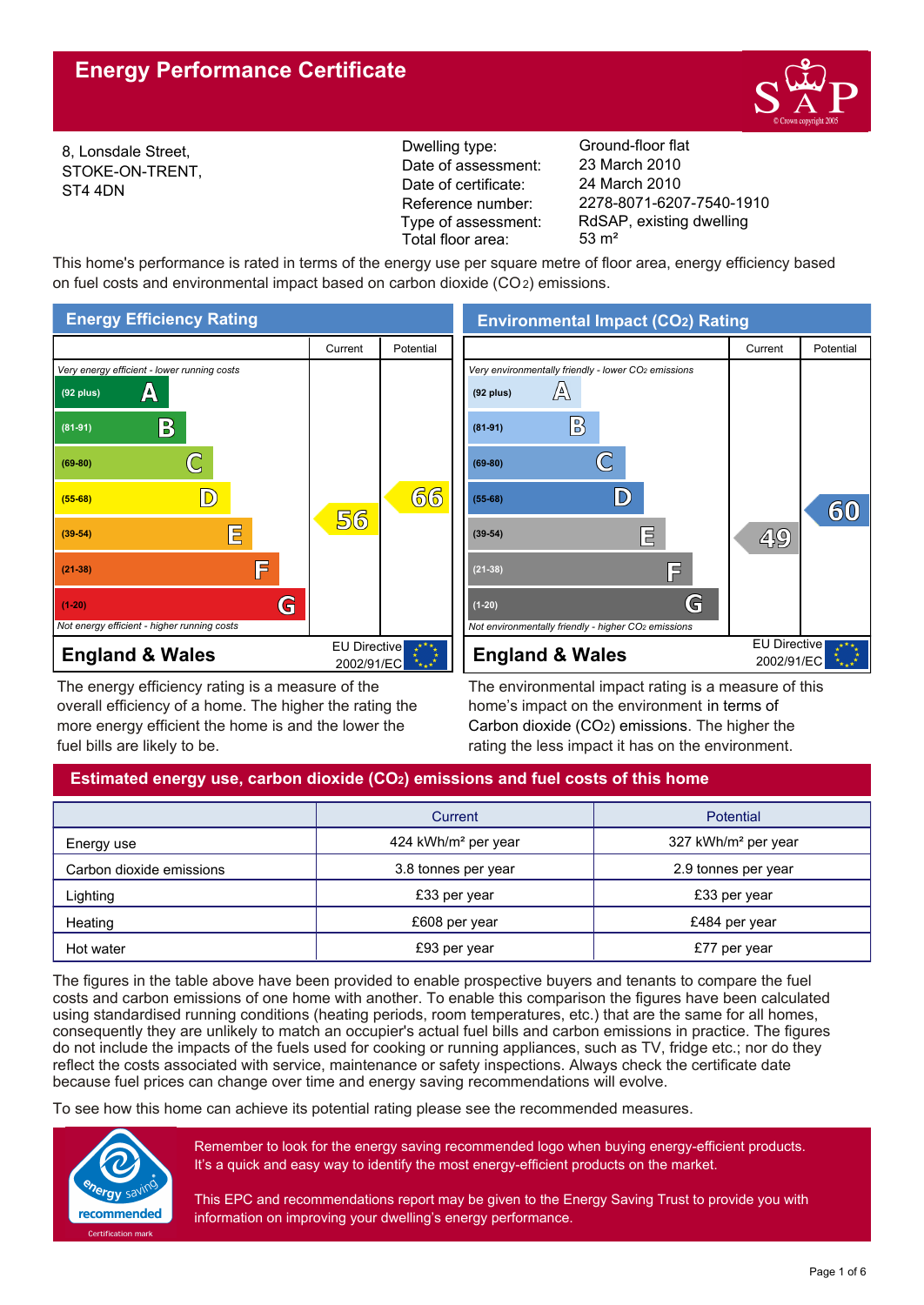### **About this document**

The Energy Performance Certificate for this dwelling was produced following an energy assessment undertaken by a qualified assessor, accredited by Elmhurst Energy Systems Ltd, to a scheme authorised by the Government. This certificate was produced using the RdSAP 2005 assessment methodology and has been produced under the Energy Performance of Buildings (Certificates and Inspections) (England and Wales) Regulations 2007 as amended. A copy of the certificate has been lodged on a national register.

| Assessor's accreditation number: | EES/005395                                                                                        |
|----------------------------------|---------------------------------------------------------------------------------------------------|
| Assessor's name:                 | Mr. Carl Baker                                                                                    |
| Company name/trading name:       | Louis Taylor                                                                                      |
| Address:                         | No 2 Etruria Office Village, Festival Park, Stoke on Trent, Staffordshire,<br>ST <sub>1</sub> 5RQ |
| Phone number:                    | 01782 260222                                                                                      |
| Fax number:                      | 01782 287874                                                                                      |
| E-mail address:                  | carl.baker@louis-taylor.co.uk                                                                     |
| Related party disclosure:        | No related party                                                                                  |

## **If you have a complaint or wish to confirm that the certificate is genuine**

Details of the assessor and the relevant accreditation scheme are as above. You can get contact details of the accreditation scheme from their website at www.elmhurstenergy.co.uk together with details of their procedures for confirming authenticity of a certificate and for making a complaint.

## **About the building's performance ratings**

The ratings on the certificate provide a measure of the building's overall energy efficiency and its environmental impact, calculated in accordance with a national methodology that takes into account factors such as insulation, heating and hot water systems, ventilation and fuels used. The average Energy Efficiency Rating for a dwelling in England and Wales is band E (rating 46).

Not all buildings are used in the same way, so energy ratings use 'standard occupancy' assumptions which may be different from the specific way you use your home. Different methods of calculation are used for homes and for other buildings. Details can be found at www.communities.gov.uk/epbd.

Buildings that are more energy efficient use less energy, save money and help protect the environment. A building with a rating of 100 would cost almost nothing to heat and light and would cause almost no carbon emissions. The potential ratings on the certificate describe how close this building could get to 100 if all the cost effective recommended improvements were implemented.

## **About the impact of buildings on the environment**

One of the biggest contributors to global warming is carbon dioxide. The way we use energy in buildings causes emissions of carbon. The energy we use for heating, lighting and power in homes produces over a quarter of the UK's carbon dioxide emissions and other buildings produce a further one-sixth.

The average household causes about 6 tonnes of carbon dioxide every year. Adopting the recommendations in this report can reduce emissions and protect the environment. You could reduce emissions even more by switching to renewable energy sources. In addition there are many simple everyday measures that will save money, improve comfort and reduce the impact on the environment. Some examples are given at the end of this report.

### **Visit the Department for Communities and Local Government website at www.communities.gov.uk/epbd to:**

- Find how to confirm the authenticity of an energy performance certificate •
- Find how to make a complaint about a certificate or the assessor who produced it •
- Learn more about the national register where this certificate has been lodged the Department is the controller of the data on the register for Data Protection Act 1998 purposes
- Learn more about energy efficiency and reducing energy consumption •

Further information about Energy Performance Certificates can be found under Frequently Asked Questions at www.epcregister.com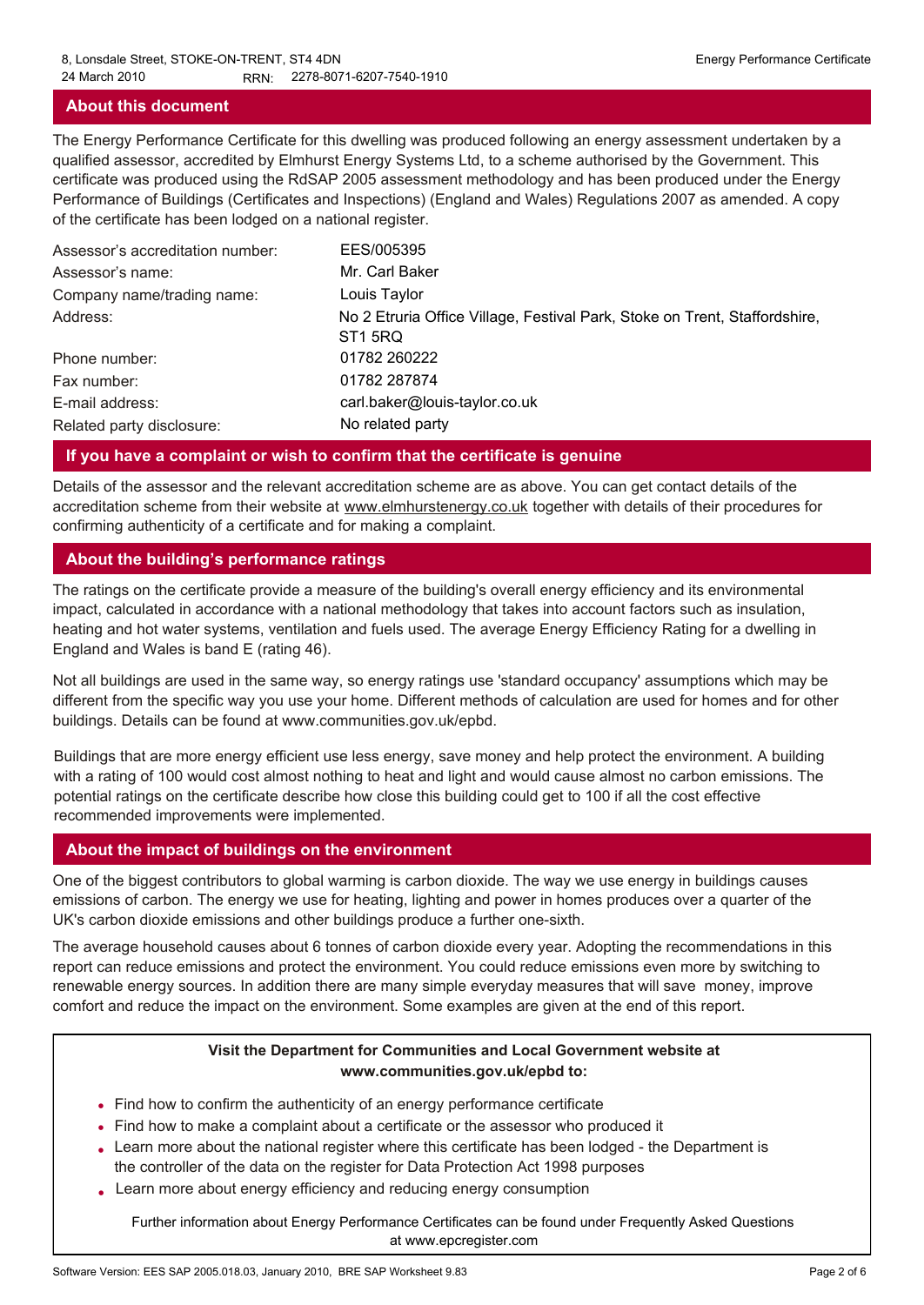8, Lonsdale Street, STOKE-ON-TRENT, ST4 4DN<br>
Reference number:

Date of certificate:

Reference number: 2278-8071-6207-7540-1910 24 March 2010

## **Summary of this home's energy performance related features**

The table below gives an assessment of the key individual elements that have an impact on this home's energy and environmental performance. Each element is assessed by the national calculation methodology against the following scale: Very poor / Poor / Average / Good / Very good. The assessment does not take into consideration the physical condition of any element. 'Assumed' means that the insulation could not be inspected and an assumption has been made in the methodology based on age and type of construction.

|                                  | Description                                                                                           | Current performance      |                      |
|----------------------------------|-------------------------------------------------------------------------------------------------------|--------------------------|----------------------|
| <b>Elements</b>                  |                                                                                                       | <b>Energy Efficiency</b> | Environmental        |
| Walls                            | Solid brick, as built, no insulation (assumed)<br>Cavity wall, as built, partial insulation (assumed) | Very poor<br>Average     | Very poor<br>Average |
| Roof                             | (another dwelling above)<br>Pitched, 100 mm loft insulation                                           | Average                  | Average              |
| Floor                            | Suspended, no insulation (assumed)                                                                    |                          |                      |
| Windows                          | Fully double glazed                                                                                   | Good                     | Good                 |
| Main heating                     | Boiler and radiators, mains gas                                                                       | Good                     | Good                 |
| Main heating controls            | Programmer, no room thermostat                                                                        | Very poor                | Very poor            |
| Secondary heating                | None                                                                                                  |                          |                      |
| Hot water                        | From main system                                                                                      | Good                     | Good                 |
| Lighting                         | Low energy lighting in 80% of fixed outlets                                                           | Very good                | Very good            |
| Current energy efficiency rating |                                                                                                       | D <sub>56</sub>          |                      |

Current environmental impact (CO2) rating E 49

## **Low and zero carbon energy sources**

None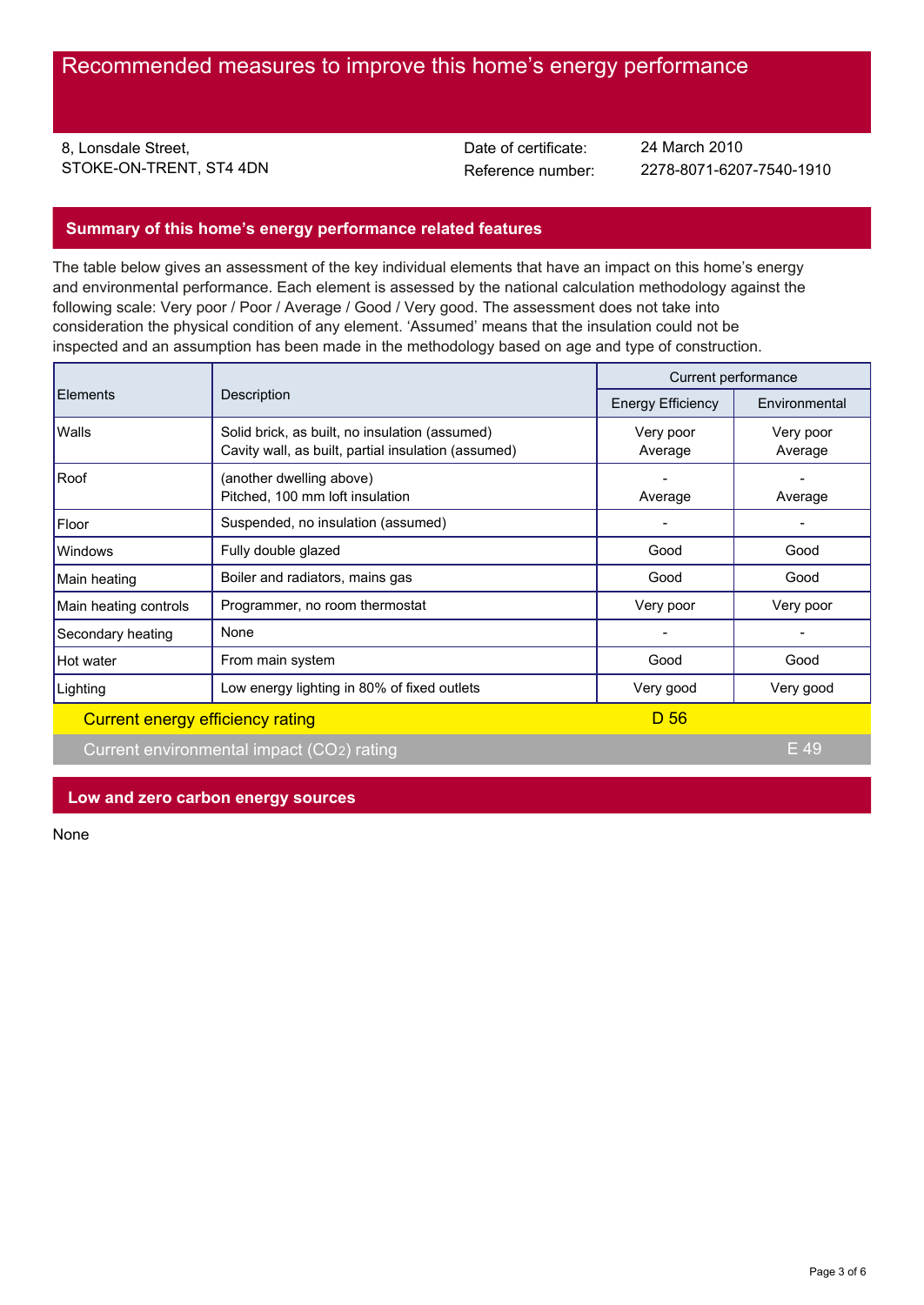## **Recommendations**

The measures below are cost effective. The performance ratings after improvement listed below are cumulative, that is they assume the improvements have been installed in the order that they appear in the table.

|                                                | <b>Typical savings</b> | Performance ratings after improvement |                      |
|------------------------------------------------|------------------------|---------------------------------------|----------------------|
| Lower cost measures (up to £500)               | per year               | Energy efficiency                     | Environmental impact |
| Upgrade heating controls                       | £82                    | D 62                                  | D 55                 |
| Sub-total                                      | £82                    |                                       |                      |
| Higher cost measures (over £500)               |                        |                                       |                      |
| 2 Replace boiler with Band A condensing boiler | £59                    | D 66                                  | D 60                 |
| <b>Total</b>                                   | £141                   |                                       |                      |
| Potential energy efficiency rating             |                        | D 66                                  |                      |
| Potential environmental impact (CO2) rating    |                        |                                       | D 60                 |

### **Further measures to achieve even higher standards**

The further measures listed below should be considered in addition to those already specified if aiming for the highest possible standards for this home. However you should check the conditions in any covenants, planning conditions, warranties or sale contracts.

| 3 50 mm internal or external wall insulation | £124 | C 74 | C 71 |  |
|----------------------------------------------|------|------|------|--|
| <b>Enhanced energy efficiency rating</b>     |      | C 74 |      |  |
| Enhanced environmental impact (CO2) rating   |      |      | C.71 |  |
|                                              |      |      |      |  |

Improvements to the energy efficiency and environmental impact ratings will usually be in step with each other. However, they can sometimes diverge because reduced energy costs are not always accompanied by a reduction in carbon dioxide (CO2) emissions.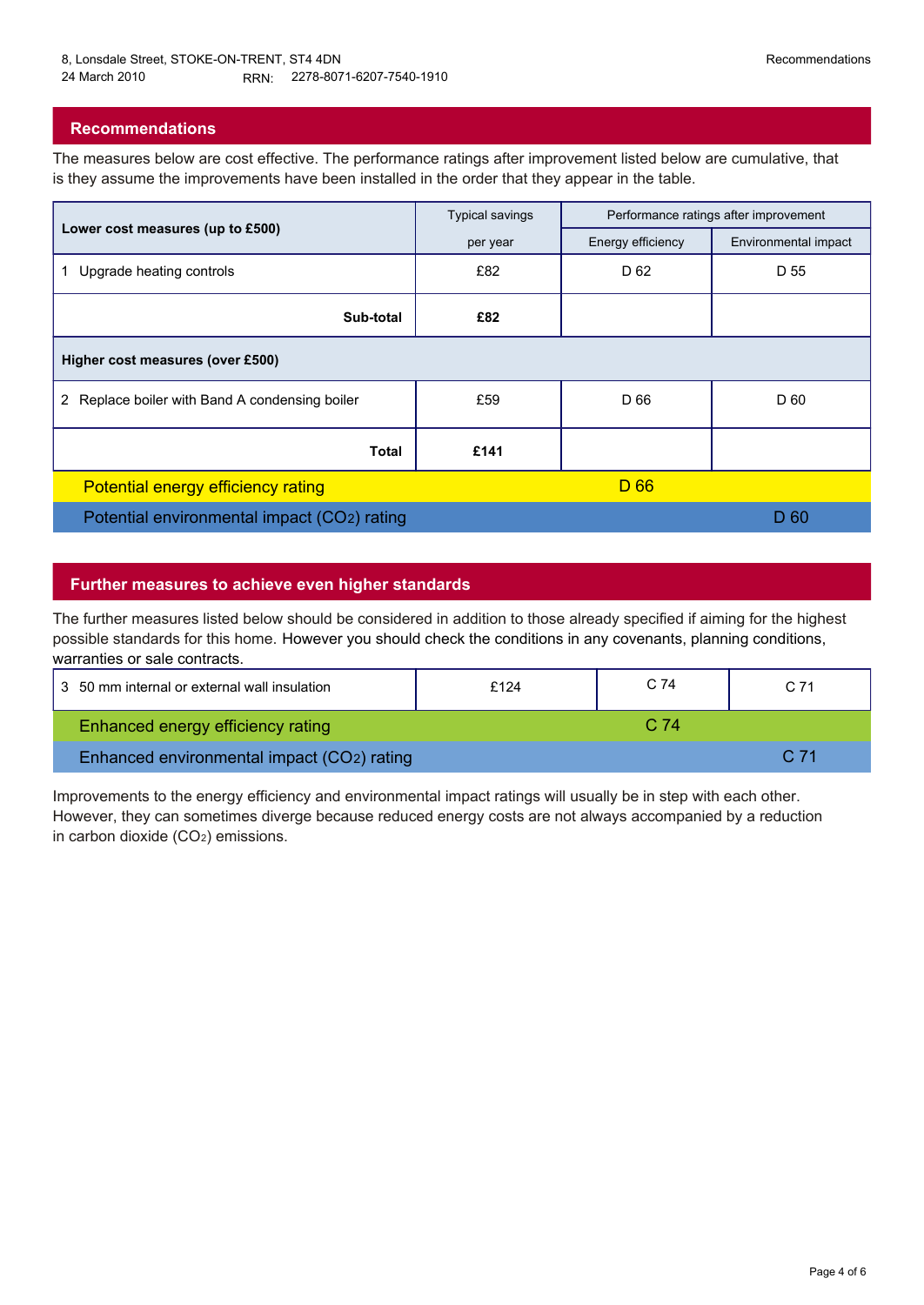## **About the cost effective measures to improve this home's performance ratings**

If you are a tenant, before undertaking any work you should check the terms of your lease and obtain approval from your landlord if the lease either requires it, or makes no express provision for such work.

#### **Lower cost measures (typically up to £500 each)**

These measures are relatively inexpensive to install and are worth tackling first. Some of them may be installed as DIY projects. DIY is not always straightforward, and sometimes there are health and safety risks, so take advice before carrying out DIY improvements.

#### **1 Heating controls (room thermostat and thermostatic radiator valves)**

A room thermostat will increase the efficiency of the heating system by enabling the boiler to switch off when no heat is required; this will reduce the amount of energy used and lower fuel bills. Thermostatic radiator valves should also be installed, to allow the temperature of each room to be controlled to suit individual needs, adding to comfort and reducing heating bills provided internal doors are kept closed. For example, they can be set to be warmer in the living room and bathroom than in the bedrooms. Ask a competent heating engineer to install thermostatic radiator valves and a fully pumped system with the pump and the boiler turned off by the room thermostat. Thermostatic radiator valves should be fitted to every radiator except for the radiator in the same room as the room thermostat. Remember the room thermostat is needed as well as the thermostatic radiator valves, to enable the boiler to switch off when no heat is required.

#### **Higher cost measures (typically over £500 each)**

#### **2 Band A condensing boiler**

A condensing boiler is capable of much higher efficiencies than other types of boiler, meaning it will burn less fuel to heat this property. This improvement is most appropriate when the existing central heating boiler needs repair or replacement, but there may be exceptional circumstances making this impractical. Condensing boilers need a drain for the condensate which limits their location; remember this when considering remodelling the room containing the existing boiler even if the latter is to be retained for the time being (for example a kitchen makeover). Building Regulations apply to this work, so your local authority building control department should be informed, unless the installer is registered with a competent persons scheme<sup>1</sup>, and can therefore self-certify the work for Building Regulation compliance. Ask a qualified heating engineer to explain the options.

#### **About the further measures to achieve even higher standards**

Further measures that could deliver even higher standards for this home. You should check the conditions in any covenants, planning conditions, warranties or sale contracts before undertaking any of these measures. If you are a tenant, before undertaking any work you should check the terms of your lease and obtain approval from your landlord if the lease either requires it, or makes no express provision for such work.

#### **3 Internal or external wall insulation**

Solid wall insulation involves adding a layer of insulation to either the inside or the outside surface of the external walls, which reduces heat loss and lowers fuel bills. As it is more expensive than cavity wall insulation it is only recommended for walls without a cavity, or where for technical reasons a cavity cannot be filled. Internal insulation, known as dry-lining, is where a layer of insulation is fixed to the inside surface of external walls; this type of insulation is best applied when rooms require redecorating and can be installed by a competent DIY enthusiast. External solid wall insulation is the application of an insulant and a weather-protective finish to the outside of the wall. This may improve the look of the home, particularly where existing brickwork or rendering is poor, and will provide long-lasting weather protection. Further information can be obtained from the National Insulation Association (www.nationalinsulationassociation.org.uk). It should be noted that planning permission might be required.